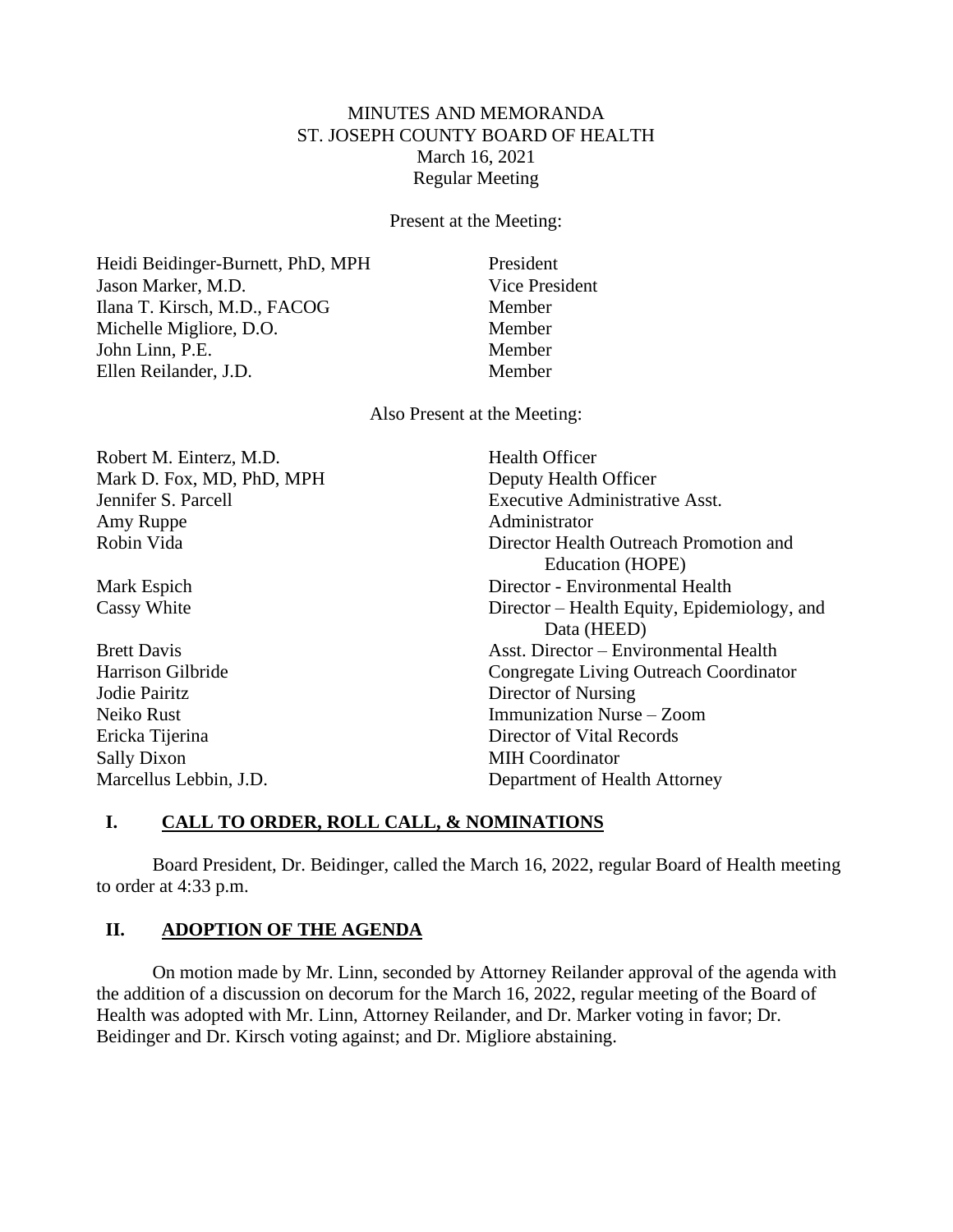### **III. APPROVAL OF THE MINUTES**

A motion was made to approve the Minutes was made by Dr. Kirsch and seconded by Dr. Migliore. That Motion failed with Dr. Kirsch, Dr. Migliore, and Dr. Beidinger voting in favor and Mr. Linn, Attorney Reilander, and Dr. Marker voting against. Discussion was held on the content of the February meeting minutes. After deliberation a motion was made by Attorney Reilander and seconded by Mr. Linn to table so that additional information on video record keeping and transcript review could be gathered. The Motion filed with Mr. Linn, Attorney Reilander, and Dr. Marker voting in favor and Dr. Kirsch, Dr. Migliore, and Dr. Beidinger voting against. The matter was tabled until the next meeting as there was no majority.

#### **IV. BOARD PRESIDENT ANNOUNCEMENTS**

Dr. Beidinger yielded two (2) minutes to Attorney Reilander who thanked the Department and staff for the warm welcome and orientation.

#### **V. HEALTH OFFICER REPORT**

Dr. Einterz apologized to the Board for the row at the last meeting and stated it would not happen again. Dr. Einterz then thanked Attorney Reilander for taking the time to meet the staff and learn about the Department.

Dr. Einterz noted that the Birth Equity Conference is taking place. He then noted that there is, thankfully, not much to report on COVID as the number of positive cases continues to decline. Dr. Einterz then thanked Dr. Fox for his stewardship during the pandemic.

Dr. Einterz then informed the Board that he received an unsolicited email from Penn Harris Madison School Corporation stating that the decisions with regard to COVID precautions at the Snowball Dance were those of the School Corporation and the Department of Health played no roll in setting the number of attendees allowed at the dance.

Dr. Migliore inquired as to if the County is testing for COVID variants. Dr. Einterz responded that tests are being performed, but the Department is not tracking the which variant positive individuals have. Dr. Marker asked if there was concern about this with students returning from Europe and Asia where they have seen an increase in numbers. Dr. Einterz said that the Department of Health as well as the State Department of Health do not currently have any information that a new variant is of concern at this time.

### **VI. DEPUTY HEALTH OFFICER REPORT**

Dr. Fox added that the Universities are still testing, and they have not seen an uptick in students who have returned from vacation. Dr. Fox also noted that the rise in cases in Europe and Asia is something that is being followed. Dr. Migliore asked if home tests are reported in the State's numbers, Dr. Fox responded that they do not, but if treatment is sought then that would be reported. Attorney Reilander asked what the mitigation protocols are now that masks are not required. Dr. Fox noted the various safety measures implemented by the school corporations.

Mr. Linn thanked Dr. Fox for his efforts noting that it has been a tough line to walk.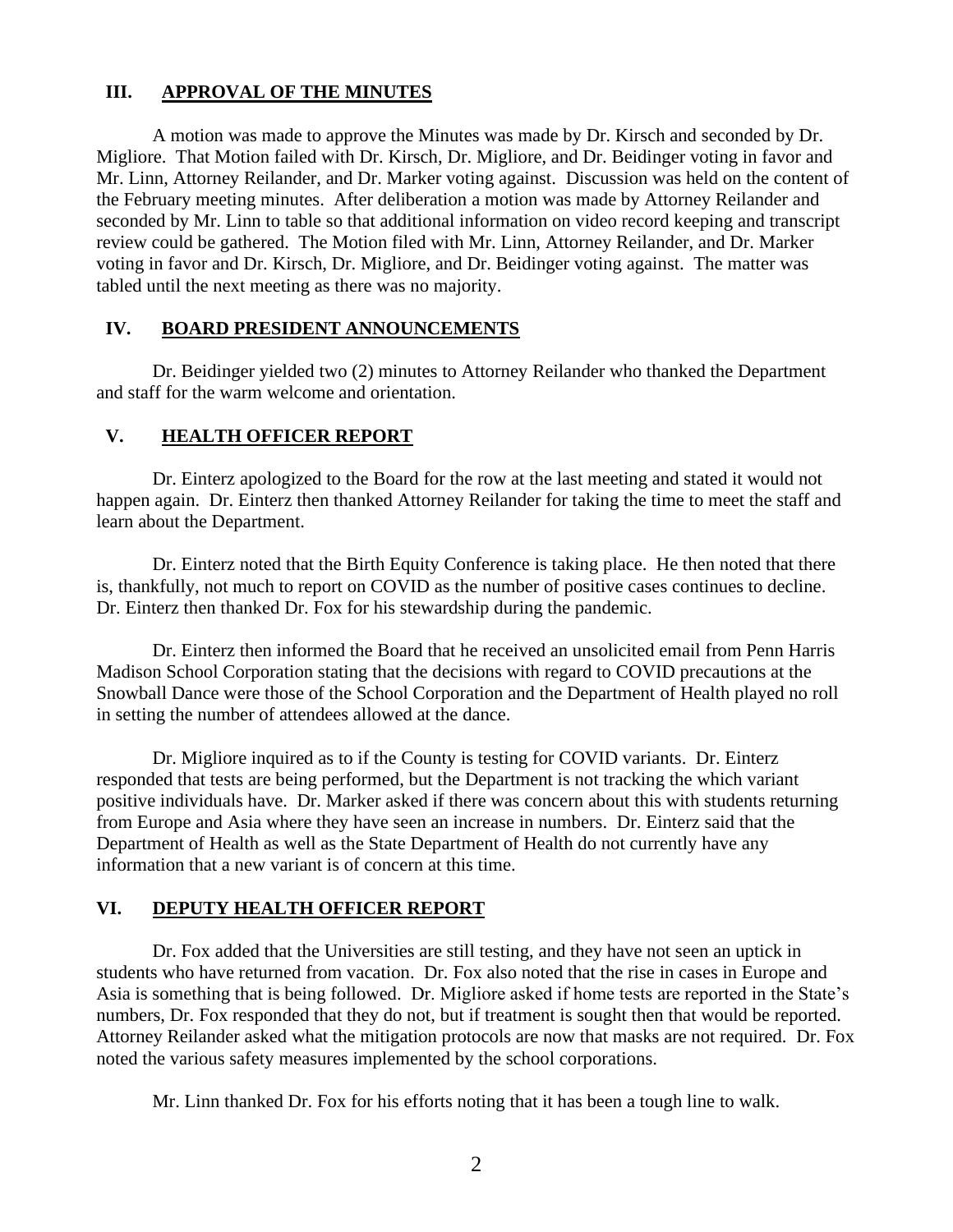Dr. Marker asked why abatement letters for septic systems have more than doubled. Mr. Espich noted that this was a procedural change to increase safety measures.

Dr. Beidinger asked about equipment that was purchased and Mr. Espich responded it is for ground penetrating radar.

Dr. Beidinger then asked for the lead report. Dr. Fox started by saying that the Department is shifting back to making lead a priority after devoting so many resources to COVID. Dr. Fox outlined the new initiatives being implemented with the goal of catching lead exposure by age three (3). Dr. Fox noted this will take additional resources, both human and technological, but reiterated that there is no safe level of lead in the blood and that this will have long term positive effects on the health of St. Joseph County. Dr. Beidinger applauded the goal of seven hundred (700) tests per month. Dr. Kirsch then inquired about target areas to get the greatest impact and Dr. Fox responded that this data was being created. Dr. Marker asked about locating additional funding for faster testing. Dr. Fox said new lab partnerships were being explored. Attorney Reilander asked about the new legislation on lead in Indiana. Dr. Fox responded that this is going to decrease the acceptable levels.

#### **VII. NEW BUSINESS**

Ms. Ruppe gave an update on the Financial Unit. Dr. Beidinger thanked Ms. Ruppe for her work. Dr. Marker then asked Ms. Ruppe to speak to the challenges involved in moving money between funds. A discussion followed on Indiana financial governance. Attorney Reilander then inquired into recent grants and Dr. Einterz responded with information as to the purpose of the various grants including reducing adverse childhood experiences, which is cutting edge for a Department of Health. Mr. Linn asked about the \$800,000 deficit and Ms. Ruppe said that the County approved the budget with that deficit and that this is an improvement over past years.

A motion was then made by Attorney Reilander and seconded by Dr. Marker to ask the personnel committee to come back with a recommendation on a decorum statement. The motion was unanimously approved.

Mr. Linn asked who should take the meeting minutes. Dr. Marker said that could be included in the discussion of the personnel committee. Mr. Linn approved of that idea and wondered if someone from the staff could do the minutes.

### **VIII. OLD BUSINESS**

There was no Old Business.

## **IX. BOARD NOTIFICATIONS**

There was one new hire.

# **X. PUBLIC COMMENT**

Sheila Niezgodski thanked Dr. Fox for his work and looked forward to the new lead testing.

Kathy Schuth thanked Dr. Fox and the partnership the near northwest neighborhood has had with the Department on lead.